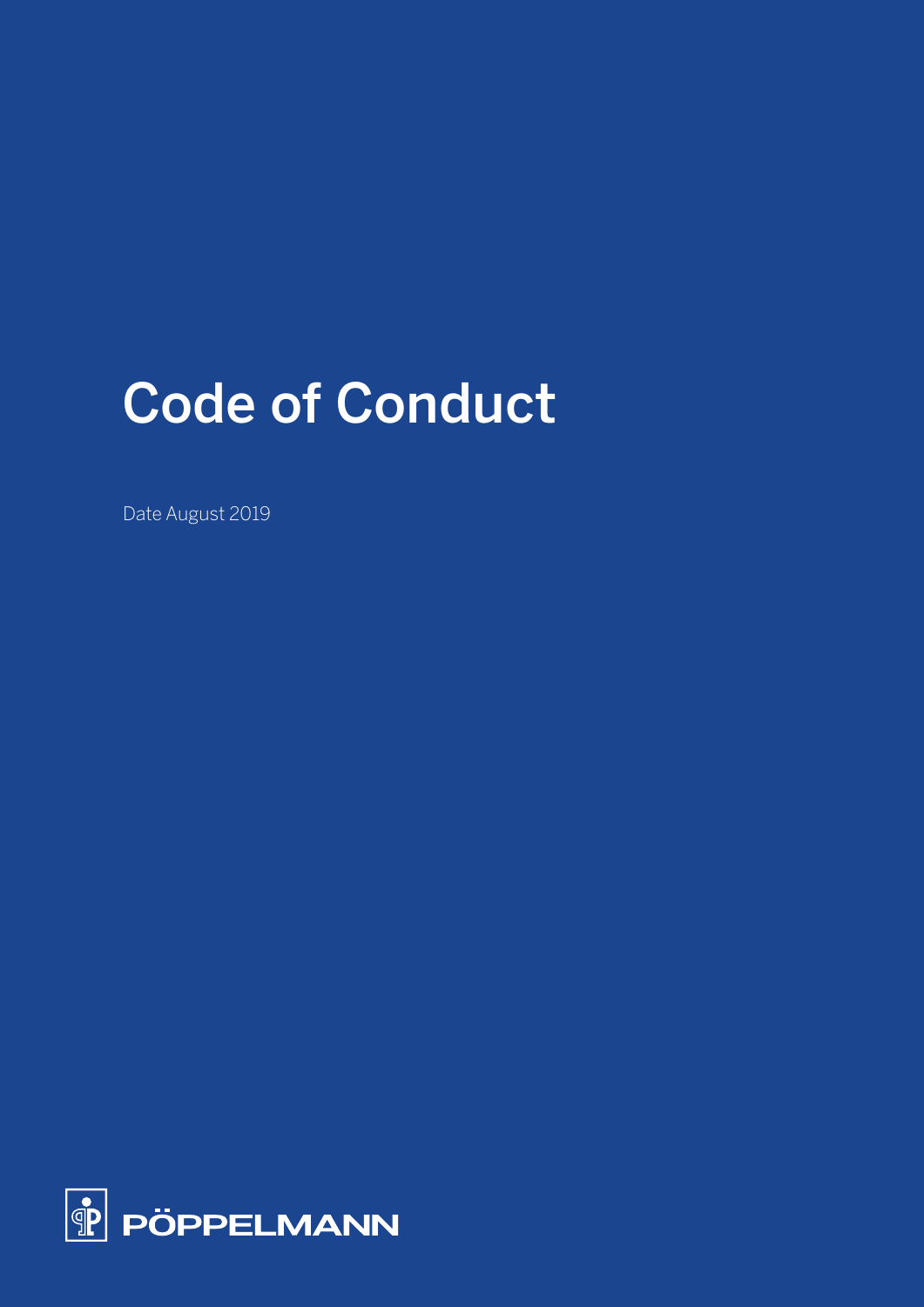## We do it. Better.

This is our standard for all that we do.

This standard and our four principles are the most important building blocks of our corporate policy and our PPx management system.

They provide us with a joint understanding of Pöppelmann's internal and external direction as a foundation and framework for our actions, and ensure that we live up to our responsibility as one of our industry's leading companies.

The four principles are:

#### We create added value for our customers.

We are uncompromising in orientating our thoughts and actions to suit our customers.

We view their challenges and requirements to be our own, namely in all areas and processes.

We know and understand our customers.

We know about their commercial, technical and regulatory requirements and challenges. And we know the importance of our products and services in this context.

We do it better for our customers.

With better advice, a better technical solution, a more innovative design, better quality, a shorter delivery time, greater flexibility, more reliability, simpler cooperation, a better relationship and much more.

It is important in the process to create this added value in such aspects that are really relevant for our customers. They will then be prepared also to pay appropriately for such real added value.

Our products and services are characterized by the highest quality.

We are not looking for short-term business, but a long-term partnership that is profitable for all parties.

We are not satisfied with merely fulfilling the minimum requirements of our customers. We want to exceed our customers' requirements and expectations, and be our customer's favourite partner, whom the customer is willing to recommend.

#### We are successful because of our employees.

Motivated and qualified employees are the basic condition for our corporate success. Everyone in our company has an important function, and we will be successful only if we all pull together.

We place our faith in people assuming their own responsibilities.

We enable all employees to think and work independently and under their own responsibility, and expect them to do so.

We agree targets and then give our employees freedom and room to act. In so doing, we harness self-control without micromanagement from above.

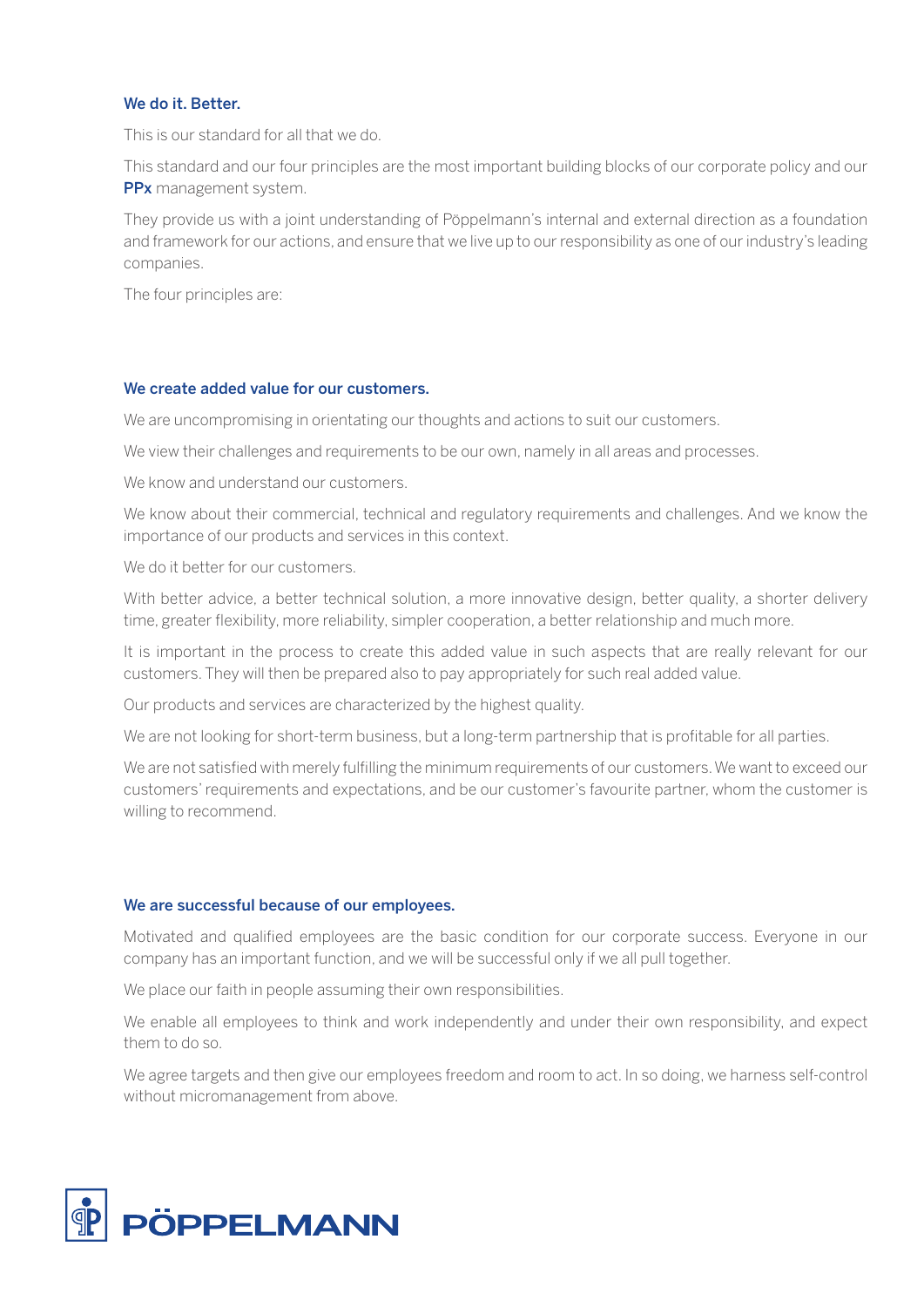We manage and control with just a few clear principles, targets and limits, not with detailed codes.

We understand management to be supporting and facilitating, not controlling.

Occupational safety is always of the utmost importance.

We ensure that the working conditions rule out health risks and guarantee the greatest possible safety for all work stations, as our employees' health is of paramount importance.

We have an open dialogue with our employees to jointly understand occupational safety and health topics. The consultation and participation of employees is very important to us.

It is our duty to hold people in esteem.

We value and respect each individual employee and his or her work.

We pursue our employees' continuous development.

We train our employees in all areas to ensure our high level of quality and that all company procedures are performed securely.

As part of a growth-oriented position, we are convinced that each person can undergo further development.

# We actively design our future with creativity and innovation.

We view change to be an opportunity.

Innovative products, services and processes are an essential ingredient for our long-term success.

We embody a culture of continuous improvement in our entire thinking and activity.

The status quo is always only the second best solution.

We strive continuously to improve our products and processes with the objective being 'zero error' quality.

Continuous small improvements have an enormous effect in total.

Our thinking is user-orientated.

Improvements are thus not an end in themselves, but rather create added value for the customer.

We focus on the right opportunities and challenges.

We recognize risks and latch onto opportunities so as to ensure our long-term future with creative and innovative solutions.

We ask ourselves the question of whether we know the problem's cause, or whether we can only combat the symptoms.

In the process, we always concentrate our energy on a few, important problems or potentials to which we are able to devote our undivided attention and for which we always provide the required resources.

We get to grips with many ideas and proposals. In the process, we also like to give serendipity the greatest possible opportunity. We do not evaluate the ideas of others, but build on them.

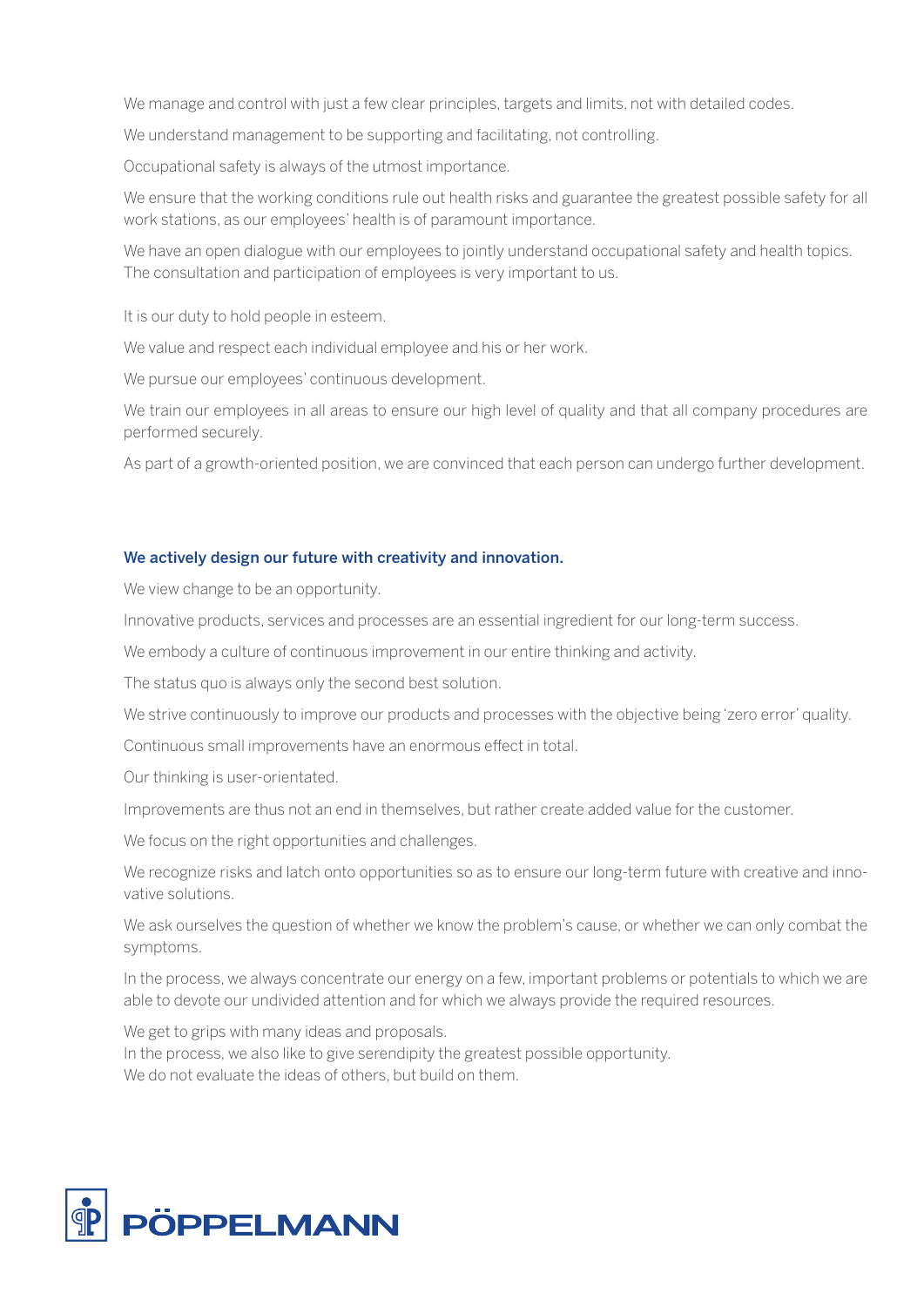We always provide idea providers with feedback as quickly as possible.

Many steps are required to effect change.

Trying out is better than discussion. We give people the freedom to try out new ideas at an early stage, test them and improve them in many small loops.

Failure is a compulsory part of innovation. It is therefore not our goal to avoid failures but encourage success.

### We achieve excellent results in the long term.

We measure our actions by the result. To this end, we set ourselves ambitious but realistic targets.

We measure and control whether we achieve them and the measures that are required by means of clear and transparent key figures.

We use key figures here to measure target achievement and improvement, not for personal evaluation.

Our thinking is long term.

We do not limit ourselves to examining the current situation, but always also have an eye on future development and the needs that arise from it today.

## Our thinking and actions are marked by sustainability.

This is our idea of sustainability:

We are set up in such a way that we also in future will be successful on the market for our customers with our business model, our products and processes.We fulfil the customer requirements thanks to the excellent quality of our products and services, and thus bring about long-term enthusiasm among the customers.

We live up to our responsibility towards our employees now and will continue to do so in the future.

 We issue a binding commitment to protecting the environment and climate, as well as to implement occupational protection, and tomorrow we will be able to stand by our actions from today and their effects. We want to avoid environmental damage to enable subsequent generations to experience a liveable future. This includes using limited resources responsibly, above all the raw material plastic, and using energy effectively. Right from product design, we take into account the effects on the environment during the entire product lifecycle.

We live up to our social and statutory responsibility and will also adhere to this on a voluntary basis in future.

We have defined the stakeholders for our standard and inform our employees, business partners, neighbors, the public and authorities about our activities and the state of the environmental protection on a regular basis. We view these stakeholder groups to be partners with whom we want to cooperate on a fair, decent and long-term basis. The fundamental demands and expectations arising from this context, which we view to be binding alongside the statutory obligations, are systematically implemented in our company. The reliability and legality of our actions, our products and our processes are always presupposed and not negotiable.

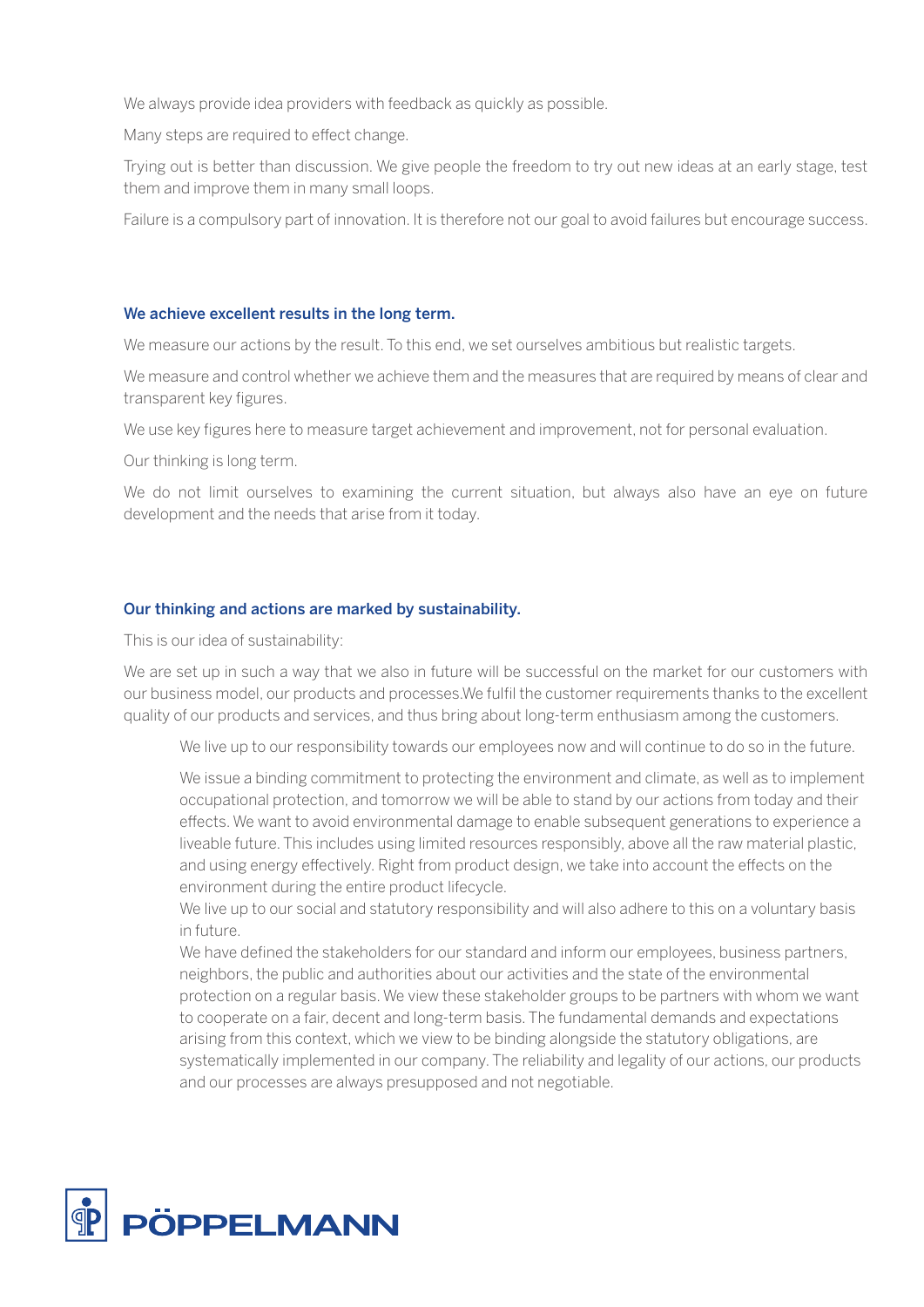The following code of conduct describes how we – the executive board, management staff and all employees – want to ensure our adherence in particular to global demands for ethical and moral conduct, as well as proper compliance with competition and antitrust regulations.

This also includes the promotion of fair and sustainable standards in dealings with our suppliers and customers, as well as all members of the group, too.

Norst Jon

frattlias Les

Norbert Nobbe Matthias Lesch Henk Gövert

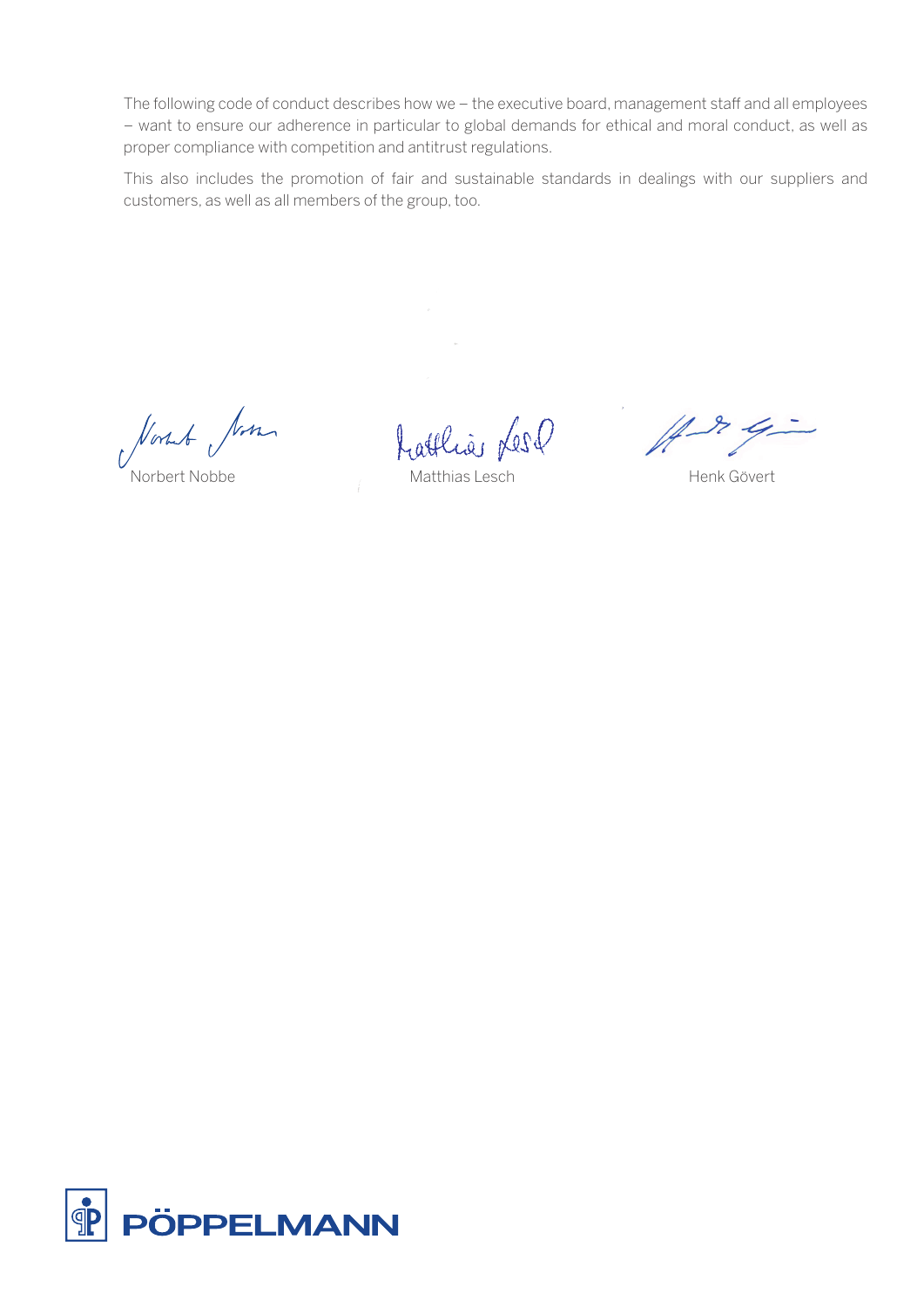# General rules

# Scope of application

This code of conduct brings together the basic rules and principles, which are important to us into one document. It applies to all the companies in our globally active corporate group, and in equal measure for the executive board, management staff and every single employee.

# Compliance with laws, regulations and ethical practices

We abide by the laws and valid regulations in the respective countries in which we are active. The reliability and legality of our actions, our products and our processes is always a pre-condition and is non-negotiable.

In our everyday dealings, we align ourselves with generally applicable ethical values, in particular integrity, probity and human dignity.

## Commercial secrets and confidential information

We treat commercial secrets in confidence and take the necessary steps to protect confidential information of our business partners against access and inspection by unauthorised colleagues and other third parties in the appropriate way.

# Global guidelines

Our corporate group is aligned with the Universal Declaration of Human Rights of the United Nations, as well as the core labour standards of the International Labour Organisation (ILO). The following principles therefore apply in particular:

## Basic rules

All members of the group and commercial partners are to be treated with dignity and respect at all times. Our daily activities as a globally active commercial enterprise are always performed in adherence to applicable national and international standards and taking account of internationally recognized human rights<sup>1</sup>.

## Child labor

We reject child labour and any type of exploitation of children and young poeple and comply with the relevant laws to this end.

# Forced labor

We reject any form of forced labor and any conditions similar to it. Members of the group may be compelled into employment neither directly nor indirectly by means of violence or intimidation 2.

 $1$  Universal Declaration of Human Rights – UN Doc. 217, also referred to as the UN Human Rights Charter

2 Cf. ILO conventions 29 and 105

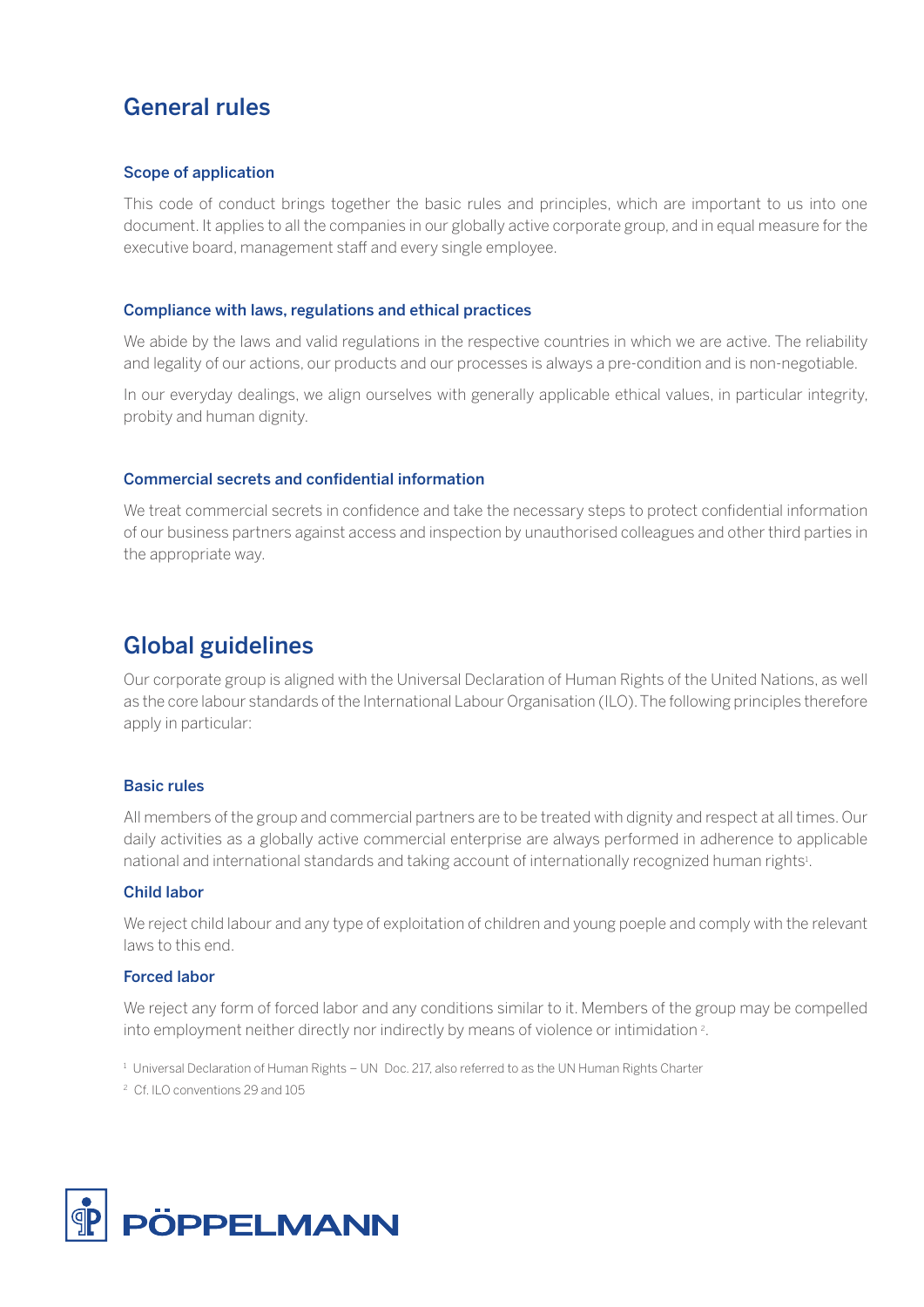#### Appropriate compensation

All employees should receive a fair wage for full-time employment, which at least suffices to cover basic requirements. Payments are to be made in a practical way (by cash, checks, bank transfer) and a payslip is to be provided to an appropriate level of detail<sup>3</sup>.

### Working hours

Working hours are in line with applicable national legislation, industry standards or the relevant ILO conventions 4.

#### Occupational health and safety

National and international regulations for the safeguarding of health and safety at the workplace are complied with. Appropriate systems are to be set up which prevent risks to health and safety  $\frac{1}{5}$ .

# Ethical and social principles

A culture of equal opportunity, mutual trust and respect is of great importance to us. This is why we aim to abide by the following principles in particular:

#### **Discrimination**

We treat all employees the same, irrespective of gender, age, skin colour, culture, ethnic origin, sexuality, disability, creed or ideology. We encourage equal opportunities and forbid discrimination when hiring staff, awarding promotions and providing qualifications and further training.

#### Harassment

In the companies of our corporate group, no employee will be subjected to physical punishment or any other kind of physical, sexual, psychological or verbal abuse or mistreatment.

## Freedom of expression

The basis for mutual trust and cooperative togetherness is an open and constructive dialogue characterised by mutual respect. Therefore, the right to freedom of expression and freedom to voice opinion is guaranteed.

## Right to privacy

The right to privacy is respected.

3 Cf. ILO conventions 26 and 131

4 Cf. ILO conventions 1 and 14

5 Cf. ILO convention 155